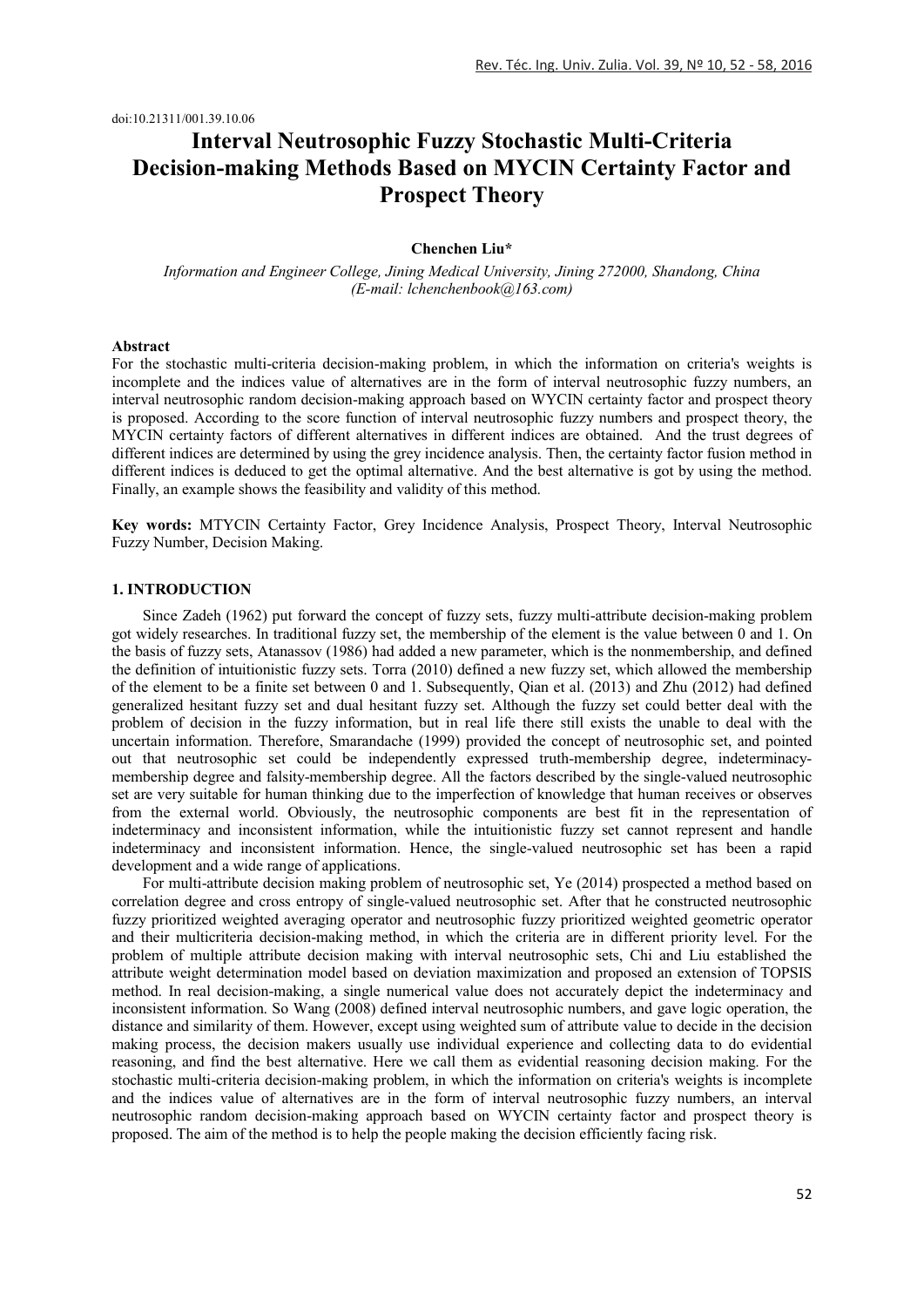#### **2. PRELIMINARIES**

#### *2.1. Neutrosophic Sets*

From philosophical point of view, Smarandache originally presented the concept of a neutrosophic set *A* in a universal set *X* .

Definition 1 Let X be a universe of discourse, for any  $x \in X$ , the set  $A = \{x(T_A(x), I_A(x), F_A(x)) | x \in X\}$ is called a neutrosophic set, which is characterized independently by a truth-membership function  $T_A(x)$ , an indeterminacy-membership function  $I_A(x)$  and a falsity-membership function  $F_A(x)$ . The functions  $T_A(x)$ ,  $I_A(x)$  and  $F_A(x)$  in X are real standard or nonstandard subsets  $[0^0,1^+]$ , such that  $T_A(x): X \to [0,1]$ ,  $I_A(x): X \to [0,1]$  and  $F_A(x): X \to [0,1]$ . Then, the sum of  $T_A(x)$ ,  $I_A(x)$  and  $F_A(x)$  satisfies the condition  $0^{-} \leq T_A(x) + I_A(x) + F_A(x) \leq 3^{+}$ .

Obviously, it is difficult to apply the neutrosophic set to practical problems. To easily apply it in science and engineering fields, Wang et al. (2010) introduced the concept of a single-valued neutrosophic set as a subclass of the neutrosophic set and gave the following definition.

Definition 2 Let X be a universe of discourse, for any  $x \in X$ , the set  $A = \{x(T_A(x), I_A(x), F_A(x)) | x \in X\}$  is called a interval neutrosophic set, which is characterized independently by a truth-membership function  $T_A(x)$ , an indeterminacy-membership function  $I_A(x)$  and a falsity-membership function  $F_A(x)$ . The functions  $T_A(x)$ ,  $I_A(x)$  and  $F_A(x)$  in X are real standard or nonstandard subsets [0,1], and the sum of  $T_A(x)$ ,  $I_A(x)$  and  $F_A(x)$  satisfies the condition  $0^- \leq \sup T_A(x) + \sup I_A(x) + \sup F_A(x) \leq 3^+$ .

For convenience, the interval neutrosophic number are denoted by  $x = (\lfloor T^L, T^U \rfloor, \lfloor I^L, I^U \rfloor, \lfloor F^L, F^U \rfloor)$ , where  $[T^L, T^U] \subseteq [0,1], [I^L, I^U] \subseteq [0,1], [F^L, F^U] \subseteq [0,1]$  and  $0^- \leq \sup[T^L, T^U] + \sup[I^L, I^U] + \sup[F^L, F^U] \leq 3^+$ .

Definition 3 Let  $x = (\prod_{i=1}^{L} T_i^U, \prod_{i=1}^{U} J_i^U, \prod_{i=1}^{U} J_i^U, \prod_{i=1}^{U} J_i^U)$  and  $y = (\prod_{i=1}^{L} T_i^U, \prod_{i=1}^{U} J_i^U, \prod_{i=1}^{U} J_i^U, \prod_{i=1}^{U} J_i^U, \prod_{i=1}^{U} J_i^U, \prod_{i=1}^{U} J_i^U, \prod_{i=1}^{U} J_i^U, \prod_{i=1}^{U} J_i^U, \prod_{i=1}^{U} J_i$ neutrosophic numbers, then Hamming distance of them is

$$
d(x,y) = \frac{|T_1^L - T_2^L| + |T_1^U - T_2^U| + |I_1^L - I_2^L| + |I_1^U - I_2^U| + |F_1^L - F_2^L| + |F_1^U - F_2^U|}{6}
$$

Scoring function and accuracy function are two very important indicators in the interval neutrosophic numbers sorting method. For an interval neutrosophic set, the truth-membership value is bigger, and the interval neutrosophic set is bigger; the indeterminacy-membership value is smaller, and the interval neutrosophic set is bigger; similarly the falsity-membership value is smaller, and the interval neutrosophic set is bigger. So the scoring function of the interval neutrosophic number is defined as the following:

Definition 4 Let  $x = ([T^L, T^U], [I^L, I^U], [F^L, F^U])$  be an interval neutrosophic number, the scoring function of *x* can be defined by

$$
S(x) = \frac{T^{L} + T^{U}}{2} + 1 - \frac{I^{L} + I^{U}}{2} + 1 - \frac{F^{L} + F^{U}}{2}.
$$

Definition 5 Let  $x = (\int T^L, T^U, [I^U, I^U, I^U, F^U])$  be an interval neutrosophic number, the accuracy function of  $x$  can be defined by

$$
H(x) = \frac{T^{L} + T^{U}}{2} + 1 - \frac{I^{L} + I^{U}}{2} + \frac{F^{L} + F^{U}}{2}.
$$

Definition 6 Let  $x = (\prod_1^L, T_1^U], [\prod_1^L, I_1^U], [\prod_1^L, F_1^U]$  and  $y = (\prod_2^L, T_2^U], [\prod_2^L, I_2^U], [\prod_2^L, F_2^U]$  be two interval neutrosophic numbers, the scoring function and accuracy function of *x* and *y* are  $S(x)$ ,  $H(x)$  and  $S(y)$ ,  $H(y)$ , so

(1) If  $S(x) > S(y)$ , then  $x > y$ ; (2) If  $S(x) = S(y)$  and  $H(x) > H(y)$ , then  $x > y$ ; (3) If  $S(x) = S(y)$  and  $H(x) = H(y)$ , then  $x = y$ .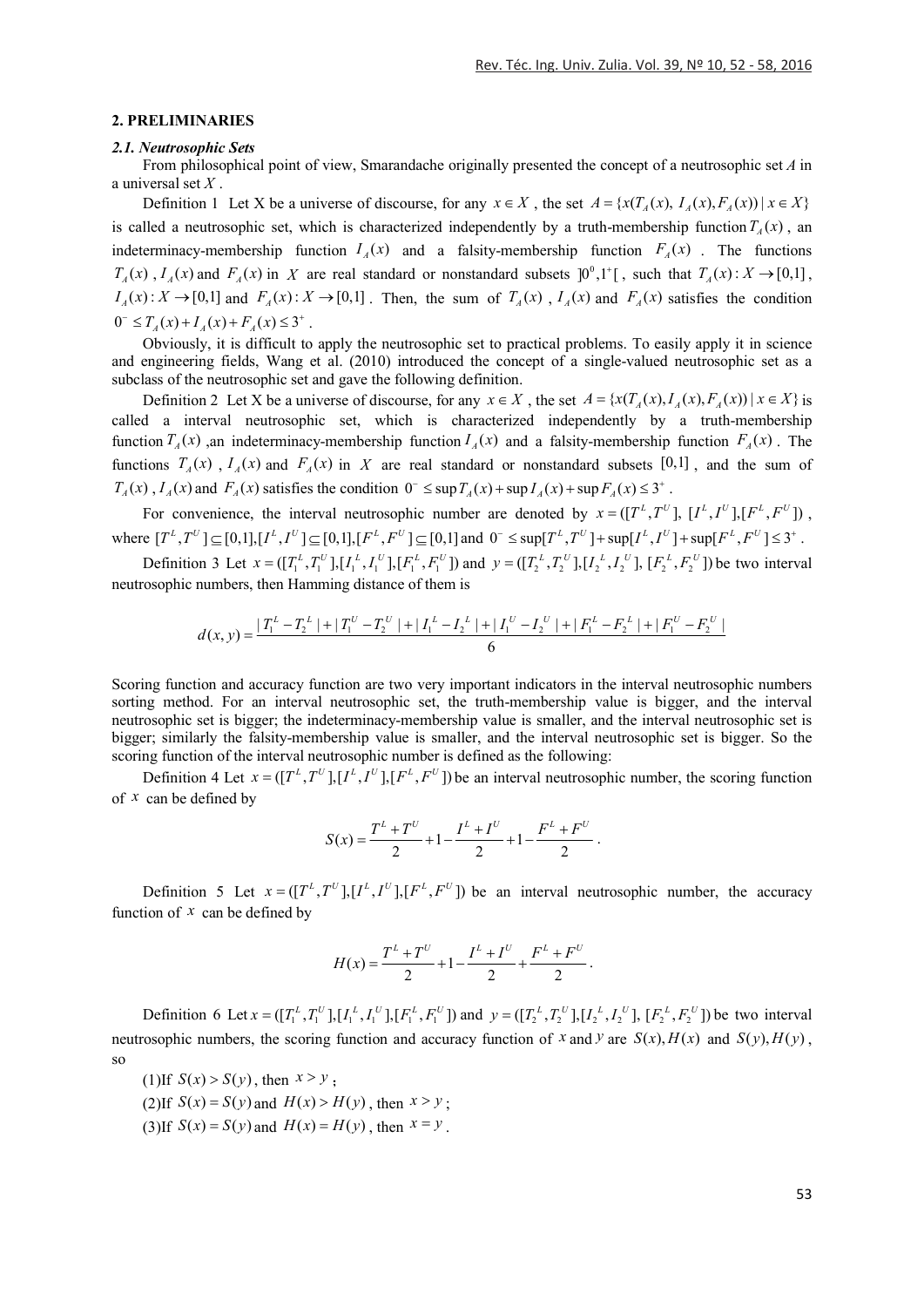#### *2.2. Prospect Theory*

Definition 7 (interval neutrosophic random variable) When the value of random variable  $\xi$  is interval neutrosophic number and corresponding probability is known, the random variable  $\xi$  is called interval neutrosophic random variable.

In the process of risk decision, people often is deviating from the "rational". Kahneman, etc. also provides a lot of evidence, which suggests that the decision making process often run counter to the expected utility theory, and puts forward a new model framework based on the prospect theory.

The prospect theory mainly considers the value function and decision making weight. The prospect value is

defined by  $W = \sum_{i=1}^{\infty}$  $\sum_{i=1}^{n} h(p_i)c(x_i)$  $\sum_{i=1}^n$ <sup>*i*</sup> $\sum_i$ *j* $\sum_i$  $\sum_i$  $W = \sum h(p_i)c(x)$  $=\sum_{i=1}^{n} h(p_i)c(x_i)$ , where  $h(p) = \frac{p^r}{(p^r + (1-p)^r)^{1-r}}$  $h(p) = \frac{p^r}{(p^r + (1-p)^r)^{1/r}}$  is the increasing function of probability. The δ

decision making weight is defined by  $c(x) = \begin{cases} x^{\delta}, & x \ge 0 \\ -\sigma(-x)^{\beta}, & x \le 0 \end{cases}$  $x)^\beta, x$  $=\begin{cases} x^{\delta}, & x \ge 0 \\ -\sigma(-x)^{\beta}, & x \le 0 \end{cases}$ , which is the value function of *x*, and is the

decision maker's subjective value.

# **3. MYCIN UNCERTAINTY FACTORS**

Definition 8 Let *h* be a random suppose variable and *e* be a evidence random variable, then  $CF(h/e) = MB(h/e) - MD(h/e)$  is MYCIN uncertainty factor, where

$$
MB(h/e) \left\{ \frac{P(h/e) \vee P(h/e) - P(h)}{1 - P(h)}, P(h) \neq 1, \quad MD(h/e) \left\{ \frac{P(h) - P(h/e) \wedge P(h/e) - P(h/e)}{1 - P(h)}, P(h) \neq 0, \right. \\ 1, \quad P(h) = 0 \right\}
$$

 $CF(h/e)$  indicates when the evidence  $e$  is true, it is the trust degree for the assumption *h*. The value range  $i_s[0,1]$ 

Specially, if  $CF(h/e) = 1$ , this indicates the assumption *h* is true under the evidence *e*; if  $CF(h/e) = -1$ , this indicates the assumption *h* is false under the evidence *e*; if  $CF(h/e) = 0$ , this indicates the assumption *h* is uncertain.

In this paper, we consider the index system and alternative system separately as a set of information with different assumptions. However, when the evidence  $e$  uncertainty is true, let  $CF(e)$  be the trust degree of the evidence  $e$ , and the value range is  $[-1,1]$ . The value *CF(e)* is bigger; the trust degree of the evidence  $e$  is bigger. Specially, when  $CF(e) = 1$ , this indicates the evidence  $e$  is true. When  $CF(e) = -1$ , this indicates the evidence *e* is false.

Definition 9 Let  $CF_T(h/e) = CF(h/e)CF(e)$  be substantial uncertainty factors.

If you want to get the substantial uncertainty factor, you must obtain the trust degree credibility  $CF(e_i)$ of the evidence *<sup>i</sup> I* .

Grey system theory is a very good tool to deal with poor information. In the general decision making problems, the numbers involved solutions and general fewer attributes is small which is in accordance with article of the grey system modeling. In order to calculate the trust degree of each evidence (indicators), the paper uses the grey correlation to get the uncertainty trust degree of the indicators, according to the Li Peng.

Firstly we calculate the uncertainty trust degree. Let the matrix  $S = (s_{ij})_{m \times n}$  and denote  $\overline{s_i} = \frac{1}{n} \sum_{j=1}^{n} s_{ij}$  $\overline{s}_i = \frac{1}{n} \sum_{j=1}^n s_{ij}$ 

 $j = 1, 2, \cdots, m$ .

Definition 10 Let the uncertainty degree of indicators  $I_i$  with  $q$  order be

$$
DOI(I_j) = \frac{1}{m} \left[ \sum_{i=1}^{m} (r_{ij}^{q}) \right]^{\frac{1}{q}},
$$

where  $r_{ij} = \frac{\min |g_{ij} - \overline{g}| + \xi \max |g_{ij} - \overline{g}|}{|g_{ii} - \overline{g}| + \xi \max |g_{ii} - \overline{g}|}$  $r_{ij} = \frac{\min |g_{ij} - \overline{g}| + \xi \max |g_{ij} - \overline{g}|}{|g_{ij} - \overline{g}| + \xi \max |g_{ij} - \overline{g}|}$  $=\frac{\min |g_{ij}-\overline{g}|+\xi \max |g_{ij}-\overline{g}|}{|g_{ii}-\overline{g}|+\xi \max |g_{ij}-\overline{g}|}, i=1,2,\cdots,n$  is grey average correlation. The general let  $\xi=0.5$ .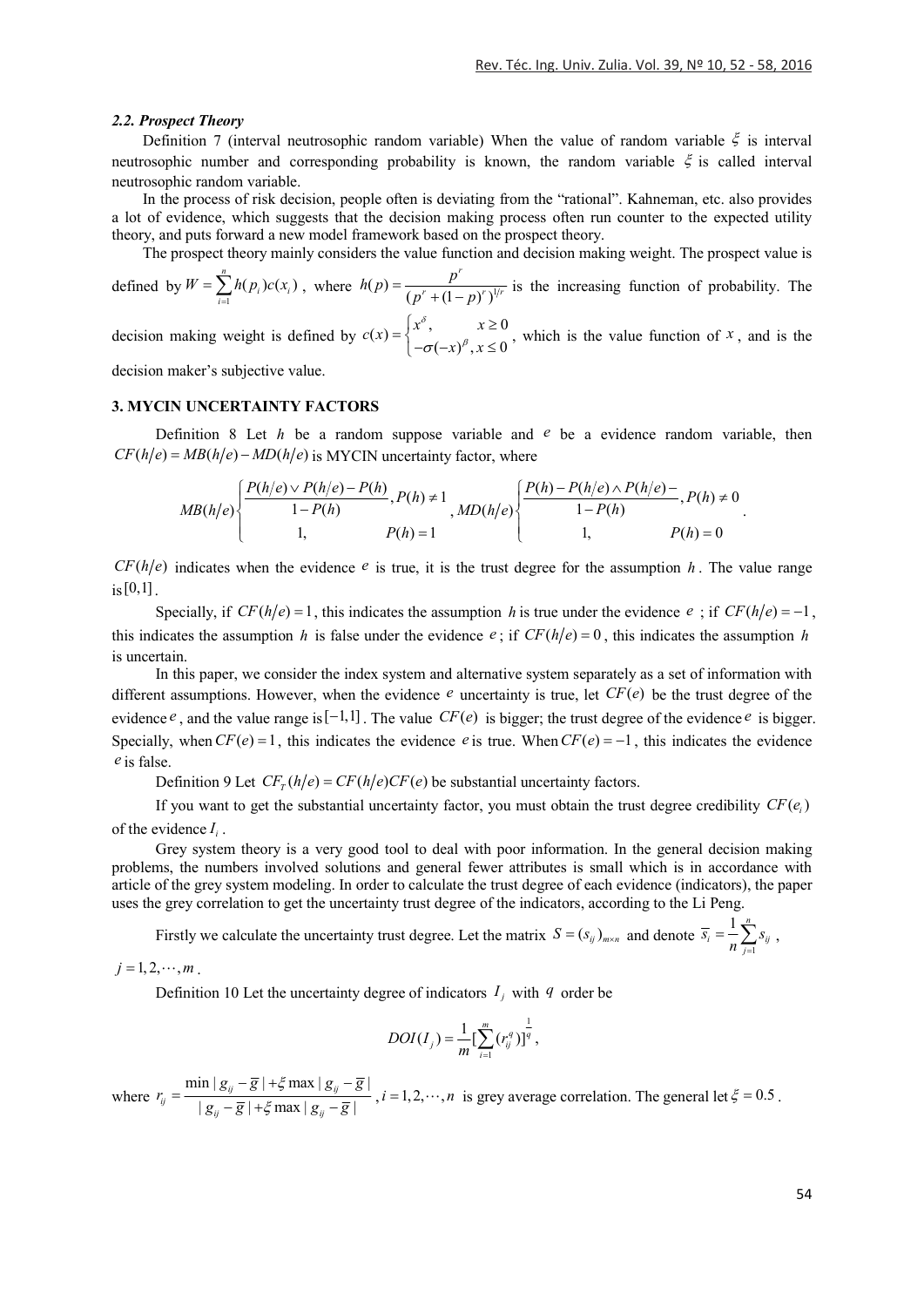According to the definition 9, we calculate the trust degree  $CF(e_i) = 1 - DOI(I_i)$ ,  $j = 1,2,\dots, n$  of the indicators  $I_i$  by using the Hamming distance. So we can get the substantial uncertainty factors  $CF_{T}(h_i/e_i) = CF(h_i/e_i)CF(e_i)$ .

Before making decision, we need evidence fusion for substantial uncertainty factors of each alternative under the different index (evidence). The fusion method is the followings:

Definition 11 If the generating function  $F(x)$  exists dual function f satisfying  $F(x \cdot y) =$  $f(F(x), F(y))$ , then  $F(x)$  can be called the synthetic function.

Theorem 1 If  $e_1$  and  $e_2$  are conditional independence about *h* and  $\overline{h}$ , and the function *F* is a synthetic

function, then  $CF_T(h/e_1, e_2) = F(\frac{P(e_1, e_2/h)}{P(e_1, e_2/h)})$  is a synthetic function of uncertainty factor, which means existing

function  $f : [-1,1]^2 \to [-1,1]$  satisfies  $CF_T(h/e_1, e_2) = f(CF_T(h/e_1), CF_T(h/e_2))$ .

Theorem 2 The evidence synthetic function getting by  $F_1$  has the following properties

- (1) Commutative law  $CF_T(h/e_1, e_2) = CF_T(h/e_2, e_1);$
- (2) Associative law  $CF_r(h/(e_1, e_2), e_3) = CF_r(h/e_1, (e_2, e_3))$ .

Inference 1 If  $e_1, e_2, \dots, e_m$  are conditional independence about *h* and  $\overline{h}$ , then

$$
CF_T(h/e_1, e_2, \cdots, e_m) = f(CF_T(h/e_1, e_2, \cdots, e_{m-1}), CF_T(h/e_m))
$$

Meaning  $CF_T(h/e_1, e_2, \dots, e_m) = \frac{CF_T(h/e_1, e_2, \dots, e_{m-1}) + CF_T(h/e_m)}{1 + CF_T(h/e_1, e_2, \dots, e_{m-1}) \cdot CF_T(h/e_m)}$  $CF_T(h/e_1, e_2, \cdots, e_m) = \frac{CF_T(h/e_1, e_2, \cdots, e_{m-1}) + CF_T(h/e_m)}{1 + CF_T(h/e_1, e_2, \cdots, e_{m-1}) \cdot CF_T(h/e_m)}$ ÷, ...,  $e_m$ ) =  $\frac{CF_T(h/e_1, e_2, \cdots, e_{m-1}) + CF_T(h/e_m)}{1 + CF_T(h/e_1, e_2, \cdots, e_{m-1}) \cdot CF_T(h/e_m)}$ .

The inference provides a fusion method of substantial uncertainty factors under more evidence reasoning. It can be seen that the fusion of substantial uncertainty factors is very simple. MYCIN uncertainty factor method has three excellent properties of D-S evidence theory :(1) the commutativity; (2) the associativity; (3) the polarizability.

#### **4. DECISION-MAKING METHOD BASED ON MYCIN UNCERTAINTY FACTOR**

In this section, we develop an approach based on the MYCIN uncertainty factor to deal with multiple attribute decision making problems with random interval neutrosophic information.

In a multiple attribute decision-making problem with random interval neutrosophic information, there is a set of alternatives  $A = \{A_1, A_2, \dots, A_m\}$  which satisfies a set of attributes  $C = \{C_1, C_2, \dots, C_n\}$  and under the state  $Z = \{Z_1, Z_2, \dots, Z_s\}$  where the probability of *k* th state is  $p_k$ . An alternative on attributes is evaluated by the decision maker, and the evaluation values are represented by the form of random interval neutrosophic numbers. Then, we can establish a random interval neutrosophic decision matrix under the different state  $D_1 = (d_{ij1})_{m \times n}, \dots, D_s = (d_{ijs})_{m \times n}$ , where  $[T_{ijk}^L, T_{ijk}^U] \subseteq [0,1]$  indicates the degree that the alternative  $A_i$  satisfies the attribute  $C_j$  under the state  $Z_k$ ,  $[I_{ijk}^L, I_{ijk}^U] \subseteq [0,1]$  indicates the degree that the alternative  $A_i$  is uncertain about attribute  $C_i$  under the state  $Z_k$ ,  $[F_{ijk}^L, F_{ijk}^U] \subseteq [0,1]$  indicates the degree that the alternative  $A_i$  does not satisfy the attribute  $C_j$  under the state  $Z_k$  with  $0 \leq T_{ijk}^U + T_{ijk}^U + T_{ijk}^U \leq 3^+$  for  $i = 1, 2, \dots, m$ ,  $j = 1, 2, \dots, n$  and  $k = 1, 2, \cdots, s$ .

In the following, we apply the MYCIN uncertainty factor method and the score and accuracy functions to a multiple attribute decision-making problem with interval neutrosophic random information, which can be described as the following procedures:

Step1 By using the score function, the interval neutrosophic numbers decision matrix can be convert to score function matrix.

According to the definition 4 , the interval neutrosophic numbers are transformed into real numbers, then we obtain the real number decision matrix  $S_1 = (s_{ij1})_{m \times n}, \dots, S_s = (s_{ijs})_{m \times n}$ .

Step2 Calculate the prospect matrix. The focus on determining the prospect decision matrix is the gap between expectations and results, not the result itself. So the choice of the reference point is the key. According to the definition of interval neutrosophic numbers and the score function, the reference point chooses 0. Then we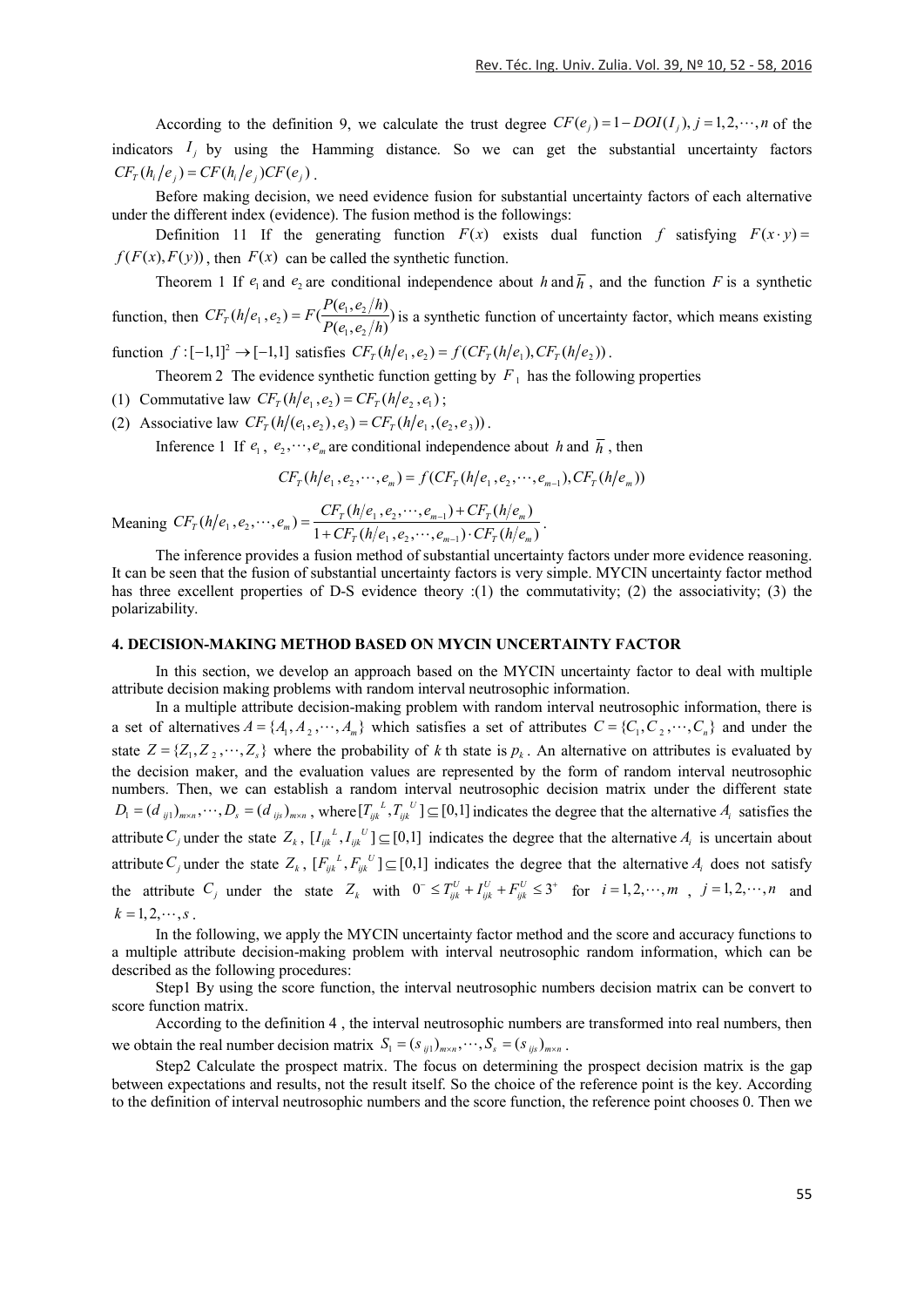obtain the prospect value of various alternative under attributes:  $W_{ij} = \sum_{s=1}^{n}$  $\sum^k h(p_s) c(S_{_{iis}})$  $\sum_{s=1}^n n(P_s) \mathcal{C}(\mathcal{S}_{ijs})$  $W_{ii} = \sum h(p_s)c(S)$  $=\sum_{s=1}h(p_s)c(S_{ijs})$ , where

$$
h(p_s) = \frac{p_s^r}{(p_s^r + (1-p_s)^r)^{\frac{1}{r}}}, \ c(S_{ijs}) = \begin{cases} S_{ijs}^{\delta}, & S_{ijs} \ge 0\\ -\sigma(-S_{ijs}^{\delta})^{\beta}, S_{ijs}^{\delta} \le 0 \end{cases}
$$
. So get the prospect decision matrix  $W = (W_{ij})_{m \times n}$ .

Step3 Determine the substantial uncertainty factor. By the relationship between score function and MYCIN uncertainty factors and the characteristics of the prospect theory, the prospects of decision matrix  $W = (W_{ii})_{max}$  replace MYCIN uncertain factor matrix, meaning  $CF(h_i/e_i) = W_{ii}$ . Then calculate the uncertainty degree  $DOI(I_i)$  of attribute  $I_i$ , and get the certainty degree  $CF(e_i) = 1 - DOI(I_i)$  and substantial uncertainty factor matrix  $CF_T = (CF_T(h_i/e_j))_{m \times n}$  where  $CF_T(h_i/e_j) = CF(h_i/e_j) \cdot CF_T(e_j)$ .

Step4 Fuse the evidence information using the fusion formula according to the evidence theory. Choose the optimal solution by the essence of uncertain factor maximization principle.

## **5. ILLUSTRATIVE EXAMPLES**

In this section, an illustrative example of a major aviation equipment project investment problem adapted for a multiple attribute decision-making problem is provided to demonstrate the application and effectiveness of the developed multiple attribute decision-making method under interval neutrosophic stochastic environment.

There are four investment programs  $A = \{A_1, A_2, A_3, A_4\}$ . In the four investments the decision makers consider three attributes  $C = \{C_1, C_2, C_3\}$ . Respectively it is promoting national security, promoting the military technology, driving the development of related industries and research and development time. Because the future of the international situation is uncertain, there are three kinds of possible  $Z = \{Z_1, Z_2, Z_3\}$ , stable international environment, the surrounding local small war, a large-scale war. The three states probabilities which the experts evaluate are  $0.6, 0.3, 0.1$ . The experts give three interval neutrosophic numbers decision making matrixes:

Under the international environment  $Z_1$ , stable decision matrix is:

|  |  | $D_1 = \begin{bmatrix} ([0.2, 0.3], [0.3, 0.4], [0.4, 0.5]) & ([0.5, 0.6], [0.3, 0.4], [0.2, 0.3]) & ([0.6, 0.7], [0.4, 0.5], [0.1, 0.2]) \\ ([0.4, 0.5], [0.2, 0.3], [0.1, 0.2]) & ([0.3, 0.4], [0.3, 0.4], [0.1, 0.2]) & ([0.5, 0.6], [0.3, 0.4], [0.2, 0.3]) \\ ([0.7, 0.8], [0.5, 0.6], [0.2$ |
|--|--|---------------------------------------------------------------------------------------------------------------------------------------------------------------------------------------------------------------------------------------------------------------------------------------------------|

Under the surrounding local small war  $Z_2$ , stable decision matrix is:

|  | $D_2 = \begin{bmatrix} ([0.4, 0.5], [0.3, 0.4], [0.2, 0.3]) & ([0.3, 0.4], [0.3, 0.4], [0.2, 0.3]) & ([0.3, 0.4], [0.3, 0.4], [0.1, 0.2]) \\ ([0.3, 0.5], [0.3, 0.4], [0.2, 0.3]) & ([0.5, 0.6], [0.2, 0.3], [0.1, 0.2]) & ([0.5, 0.6], [0.2, 0.3], [0.1, 0.2]) \\ ([0.7, 0.8], [0.5, 0.6], [0.1$ |  |
|--|---------------------------------------------------------------------------------------------------------------------------------------------------------------------------------------------------------------------------------------------------------------------------------------------------|--|

Under a large-scale war environment  $Z_3$ , stable decision matrix is:

$$
D_{3} = \begin{bmatrix} ([0.6, 0.7], [0.2, 0.3], [0.1, 0.2]) & ([0.4, 0.5], [0.3, 0.4], [0.4, 0.5]) & ([0.4, 0.5], [0.3, 0.4], [0.1, 0.2]) \\ ([0.4, 0.5], [0.3, 0.4], [0.3, 0.4]) & ([0.6, 0.7], [0.2, 0.3], [0.1, 0.2]) & ([0.5, 0.5], [0.2, 0.3], [0.3, 0.3]) \\ ([0.5, 0.5], [0.2, 0.2], [0.1, 0.2]) & ([0.4, 0.5], [0.2, 0.3], [0.3, 0.4]) & ([0.3, 0.4], [0.3, 0.4], [0.2, 0.3]) \\ ([0.5, 0.6], [0.3, 0.3], [0.2, 0.3]) & ([0.2, 0.3], [0.1, 0.2], [0.2, 0.3]) & ([0.6, 0.7], [0.2, 0.3], [0.1, 0.2]) \end{bmatrix}
$$

The decision makers try to decide which investment program is the best.

Step 1 We translate the interval neutrosophic decision making matrix into score matrix by using score function.

$$
D_1 = \begin{bmatrix} 1.45 & 1.95 & 2.02 \\ 2.05 & 1.85 & 1.95 \\ 1.95 & 1.55 & 2.05 \\ 1.95 & 1.65 & 1.45 \end{bmatrix}, D_2 = \begin{bmatrix} 1.85 & 1.75 & 1.85 \\ 1.80 & 2.15 & 2.15 \\ 2.05 & 1.65 & 2.00 \\ 2.00 & 1.85 & 2.15 \end{bmatrix}, D_3 = \begin{bmatrix} 2.25 & 1.65 & 1.95 \\ 1.75 & 2.25 & 1.95 \\ 2.15 & 1.85 & 1.75 \\ 2.00 & 1.85 & 2.25 \end{bmatrix}.
$$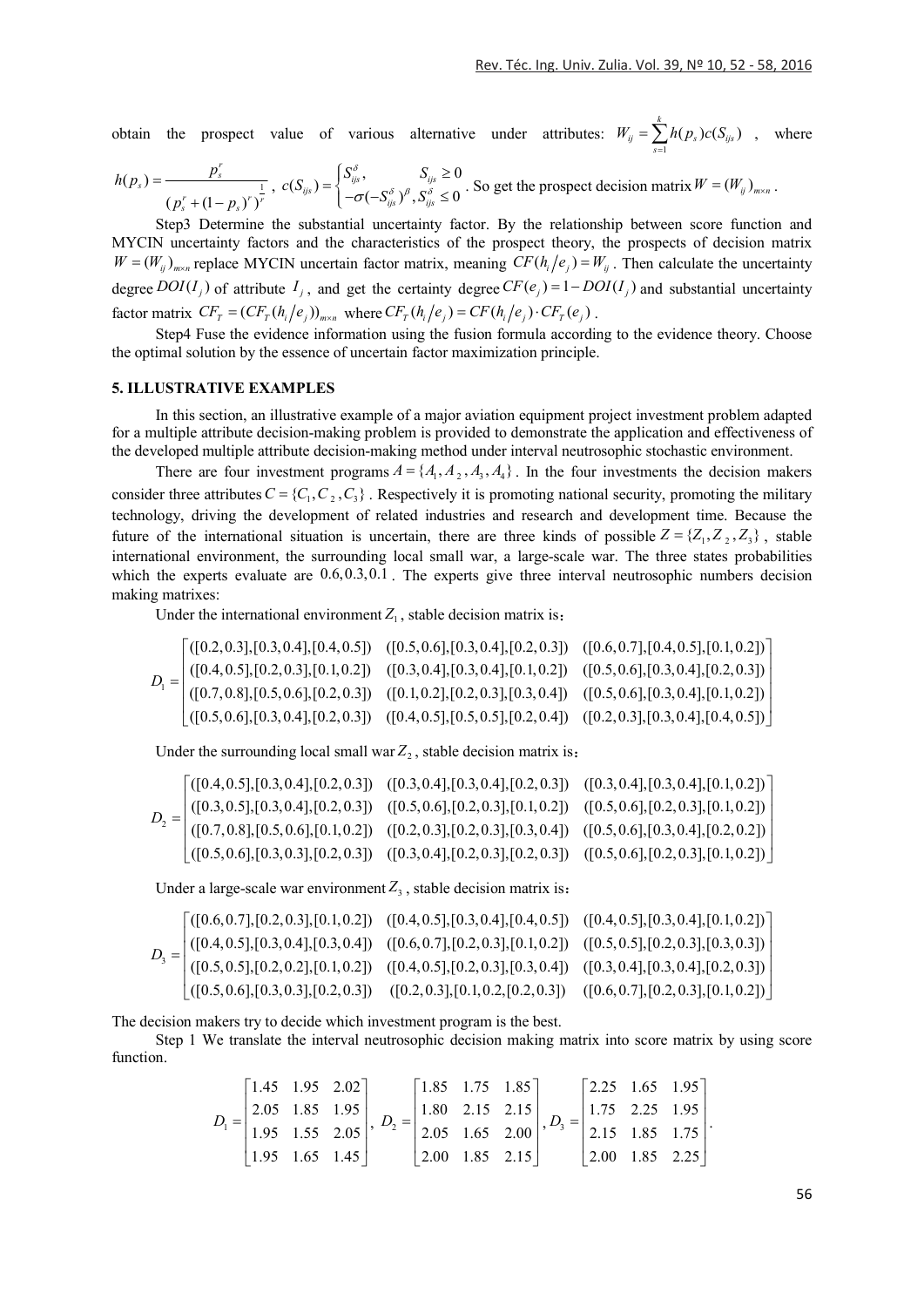Step 2 Catculate the prospect decision matrix.

We use the parameter values of Tversky[3] to calculate the prospect decision matrix:  $\delta = \beta = 0.88$ ,  $\sigma = 2.25, \gamma = 0.61$ . So we get the prospect matrix

$$
W = \begin{pmatrix} 0.659 & 0.687 & 0.723 \\ 0.736 & 0.734 & 0.737 \\ 0.769 & 0.613 & 0.733 \\ 0.754 & 0.650 & 0.658 \end{pmatrix}.
$$

Step 3 Catculate the uncertainty degree of the attributes:  $DOI(I_1) = 0.365$ ,  $DOI(I_2) = 0.336$ ,  $DOI(I<sub>3</sub>) = 0.357$ . The we get the substantial uncertainty factor matrix

$$
CF_T = \begin{pmatrix} 0.417 & 0.455 & 0.465 \\ 0.466 & 0.485 & 0.474 \\ 0.487 & 0.406 & 0.471 \\ 0.478 & 0.430 & 0.422 \end{pmatrix}
$$

.

Step 4 Fuse the evidence information by the fusion formula, and get the best investment program.

$$
CF_T = CF_T(h_1/e_1, e_2, e_3) = 0.733,
$$
  
\n
$$
CF_T = CF_T(h_2/e_1, e_2, e_3) = 0.755,
$$
  
\n
$$
CF_T = CF_T(h_3/e_1, e_2, e_3) = 0.746,
$$
  
\n
$$
CF_T = CF_T(h_4/e_1, e_2, e_3) = 0.753.
$$

Based on substantial maximizing principle of uncertainty factor, the order investment programs is  $A_2 \succ A_3 \succ A_1$ , So *A*<sub>2</sub> is the optimal solution.

### **6. CONCLUSIONS**

This paper presented a new method of the interval neutrosophic stochastic multi-attribute decision based on MYCIN uncertain factor and the prospect and the prospects theory. The advantage of the proposed method is more suitable for solving multiple attribute stochastic decision-making problems with interval neutrosophic information because "it can more realistically reflect and describe the real decision-making process." And this method gives play to the fast and effective characteristics of uncertainty factors in evidence reasoning which makes the decision result more scientific. The example shows that the new method is reasonable and feasible.

## **ACKNOWLEDGEMENTS**

This paper was supported by the National Natural Science Foundation of China(71403149) and Natural Science Foundation of Shandong (2014ZRB14411).

#### **REFERENCES**

Atanassov K. (1986) "Intuitionistic fuzzy sets", *Fuzzy Sets System*, 20(1), pp. 87–96.

LI Peng, Liu Si-fen, Zhu 1ianjun (2013) "Intuitionistic fuzzy stochastic multi-criteria decision-making methods based on MYCIN certainty factor and prospect theory", *Systems Engineering Theory &Practice*, 36(6), pp.1510-1517.

Liu F, Yuan X H. (2007) "Fuzzy number intuitionistic fuzzy set", *Fuzzy Syst Math*, 21(1), pp. 88-91.

- Qian G, Wang H, Feng X Q. (2013) "Generalized hesitant fuzzy sets and their application in decision support system", *Knowledge-based Systems*, 37(1), pp.357-365.
- Smarandache F. (1999) A unifying field in logics neutrosophic logic: Neutrosophy, neutrosophic set, neutrosophic probability, American Research Press: Rehoboth.

Torra V. (2010), "Hesitant fuzzy sets", *Int J of Intelligent Systems*, 25(6), pp. 529-539.

- Ye J. (2014) "Prioritized aggregation operators of trapezoidal intuitionistic fuzzy sets and their application to multicriteria decision making", *Neural Comput Appl*, 25(6), pp. 1447–1454.
- Ye J. (2014) "Single valued neutrosophic minimum spanning tree and its clustering method", *J Intell Syst*, 23(3), pp.311– 324.